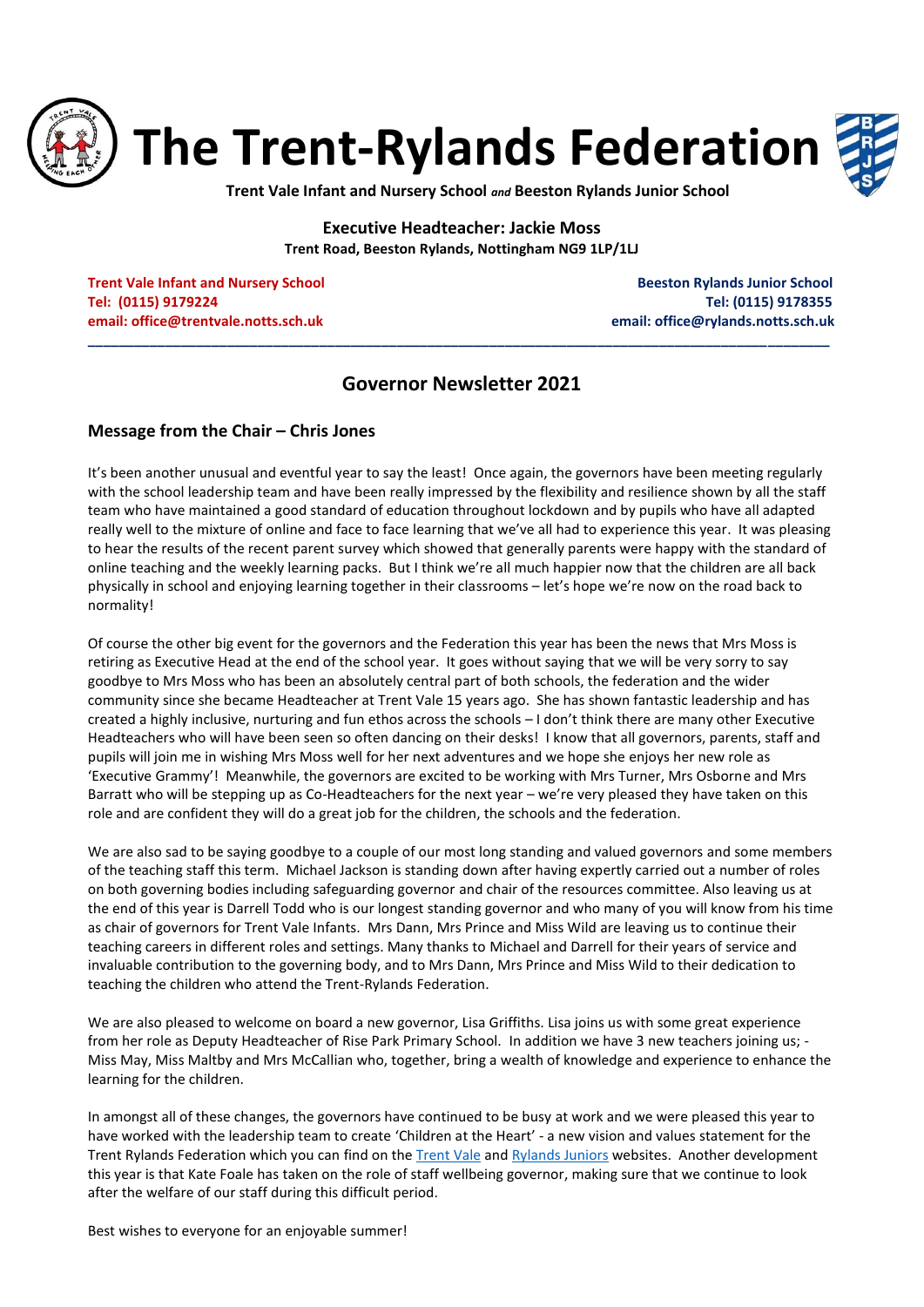*If you have any questions or comments about the work of the governing body, please contact Chris Jones, Chair of Governors on [cjones@rylands.notts.sch.uk](mailto:cjones@rylands.notts.sch.uk) or through the school office.*

#### **Who are the Governors?**

**Parent Governors** (elected to represent the parents) Jon Wynn – *Trent Vale Infant and Nursery School* | Sam Williams – *Beeston Rylands Junior School*

**Local Authority Governors** (appointed by Nottinghamshire County Council) *Vacancy*

**Co-opted Governors** (invited onto the governing body)

Chris Jones *(Chair)* | Lisa Shepherd *(Vice Chair)* | Gareth Williams *(Chair of the Pupil Outcomes Committee)* | Deidre Bagley | Lisa Sharples | Darrell Todd | Karen Naylor | Alisatair McPherson | Kate Foale *(staff wellbeing governor*) | Lisa Griffiths

**Staff Governors** (are voted by the staff of the school and include the Executive Headteacher) Jackie Moss (Executive Headteacher) | Jamie Harper

**Associate Governors** (are invited onto the Governing Body because they have specific skills that they benefit the group. They have limited voting rights) Janine Barratt | Catherine Turner | Sue Osborne

*We currently have a vacancy on the governing body. If you would be interested in becoming a governor, please contact Chris Jones on [cjones@rylands.notts.sch.uk](mailto:cjones@rylands.notts.sch.uk) for more information. You can find out more about the role of school governors on the [Nottinghamshire County Council](https://www.nottinghamshire.gov.uk/education/school-governors/become-a-school-governor)  [website.](https://www.nottinghamshire.gov.uk/education/school-governors/become-a-school-governor)*

The following items are required to be reported to parents on an annual basis

| <b>Finance at Trent Vale</b>                                                                                                                                                                                                                                                                                                     | Finance at Beeston Rylands                                                                                                                                                                                                                                                                                                                                                                                      |
|----------------------------------------------------------------------------------------------------------------------------------------------------------------------------------------------------------------------------------------------------------------------------------------------------------------------------------|-----------------------------------------------------------------------------------------------------------------------------------------------------------------------------------------------------------------------------------------------------------------------------------------------------------------------------------------------------------------------------------------------------------------|
| At the start of 2020-21 the school was in deficit by<br>-£13,279 and by the end of the financial year we<br>were £22,262 in credit. This includes £834 capital<br>funding. Our projected credit in 2021-22 is<br>£10,302. This is due to the impact of low numbers<br>in Y2 and increased costs due to the Covid-19<br>pandemic. | At the start of 2020-21 the school was in credit by<br>£90,511 and by the end of the financial year we<br>were £107,888 in credit. This includes £149 capital<br>funding. Our projected underspend in 2021-212will<br>be reduced to £56,764. This additional funding will<br>be used to support the development of the ICT<br>infrastructure and mitigate against the projected<br>impact of low numbers in Y3. |

The Governing Body ensures the school has appropriate internal control systems and complies with the LA scheme for financing schools and with guidance issued by Ofsted and the DfE. A detailed summary of the school finances for 2020-21 is available from the school on request.

## **Disability, gender and race equality**

The school is required by law to have a Single Equality Scheme to comply with the 2010 Equality Act. This is available along with the equality action plan on the school website. If you would like more information concerning this policy, its related action plan and the monitoring of this area then please contact the school office and arrange to see Mrs Moss or one of the Heads of School. [Beeston Rylands Single Equality Policy and action plan](http://www.beestonrylandsjunior.co.uk/wp-content/uploads/sites/2/2019/02/Equality-Policy-2018-BRJS.pdf)

[Trent Vale Single Equality Policy and action plan](http://www.trentvale.notts.sch.uk/wp-content/uploads/2019/02/Equality-Policy-2018.pdf)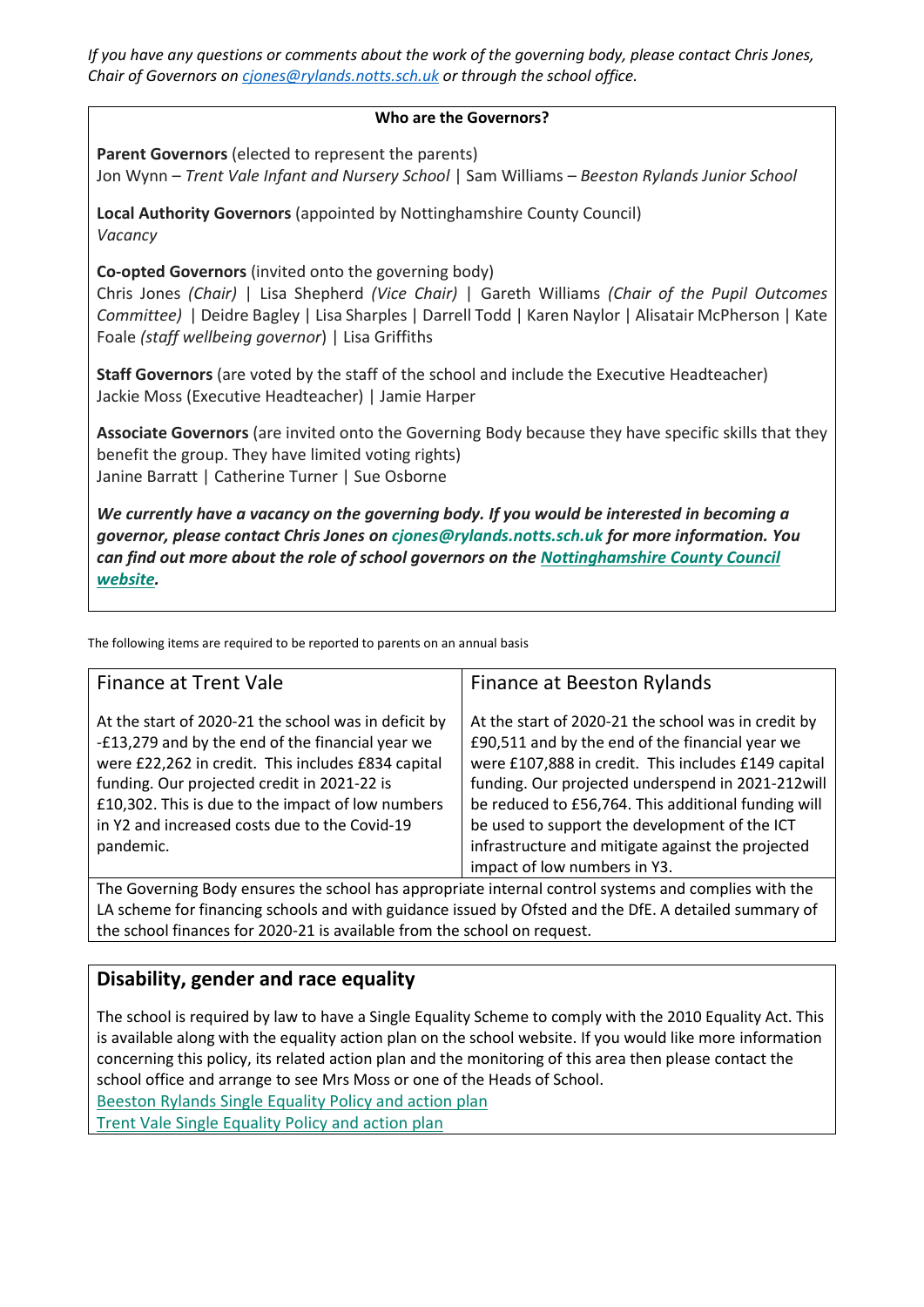# **This is Us – The Trent-Rylands Federation** *Children at the Heart*

## **Our Vision and Values**

## **Why our Vision and Values are so Important to Us**

**Our vision is what we aspire to achieve for our school community. Our values are the principles that guide our thinking and behaviour. Our vision and values enable us to be the best version of ourselves.**

Every individual who is part of the Trent-Rylands Federation is valued for who they are and what they contribute to school. Our values and vision are integral to our schools and are intended to support the personal, social and spiritual development of every pupil throughout their time with us.

The whole staff team, pupils, parents and governors are involved in promoting these values and vision along with recognising those who are 'living examples' of these values.

We believe that values in education have a crucial role because they play a vital part in raising achievements and encouraging children to be emotionally intelligent, articulate learners. Values support quality teaching and learning whilst making a positive contribution to the development of a fair, just and civil society. These values are central to the vision we have for our school community.

## **Our Vision Statement**

**The Trent-Rylands Federation vision is to provide the best start in life for our children through inclusive and engaging education, which is rooted in our local community, and develops character, well-being and a love of learning. The two schools in the federation benefit from a shared ethos and approach, which allows for a 'whole school' learning journey and excellent educational outcomes.**

## **Our Values– Doing What is Right for the Children in our Community**

**Children, and their families, are the very centre of what we are as a school. We are proud of our achievements:-**

- **Everyone is valued**
- **Everyone is included**
- **Everyone works together**
- **Everyone has fun learning**
- **Everyone's aim is excellence**
- **Everyone cares for their environment**